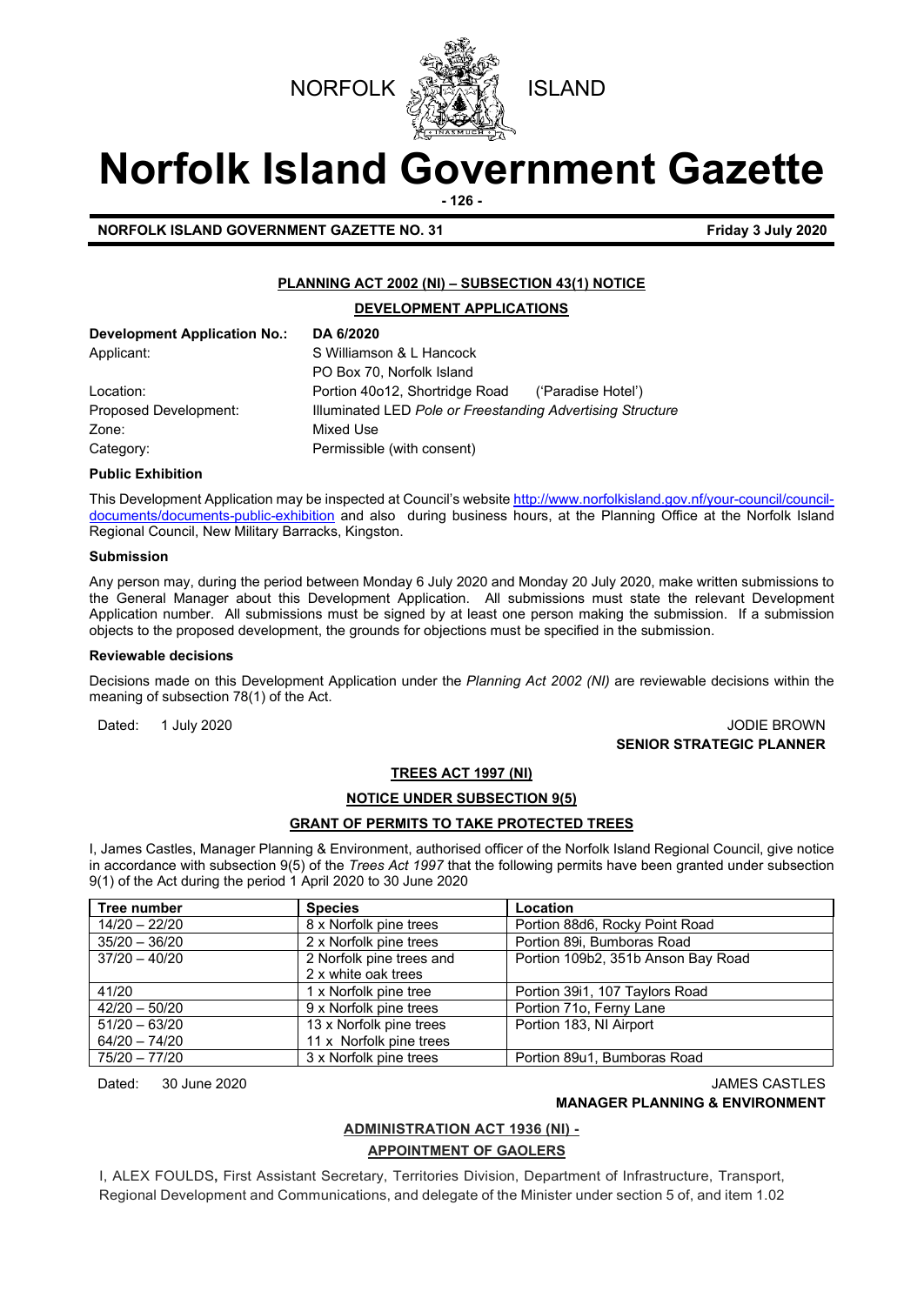of the Schedule to, the *Minister's Norfolk Island Delegation Instrument 2019*, exercising powers under paragraph 8(1)(c) of the *Administration Act 1936* (NI) **APPOINT** the following persons as Gaolers:

#### **NATHAN TAYLOR DOUGLAS CREEK JAMES STIBBARD PETRA VAN DEN BOOGERD HANNAH TAYLOR**

#### **JULIA KENDALL**

These appointments take effect on the date of publication of this notice in the Gazette.

Dated: 30 June 2020 ALEX FOULDS

#### **FIRST ASSISTANT SECRETARY**

#### **COURT OF PETTY SESSIONS**

The next sittings of the Court of Petty Sessions is set down for Tuesday 14<sup>th</sup> July 2020 at 10.00am in the Court House, Kingston.

## Dated: 29 June 2020 ALLEN BATAILLE **CLERK OF THE COURT OF PETTY SESSIONS**

#### **COMPANIES ACT 1985 (NI)**

#### **APPOINTMENT OF COMPANIES AUDITORS AUTHORITY**

I, ALEX FOULDS**,** First Assistant Secretary, Territories Division, Department of Infrastructure, Transport, Regional Development and Communications, and delegate of the Minister under section 5 of, and item 1.18 of the Schedule to, the *Minister's Norfolk Island Delegation Instrument 2019;*

**RE-APPOINT,** under section 41 of the *Companies Act 1985* (NI), the following person as the Companies Auditors Authority:

#### **ALLEN BATAILLE**

This appointment takes effect on 1 July 2020 for the period ending on 30 June 2022.

Dated: 25 June 2020 ALEX FOULDS

#### **FIRST ASSISTANT SECRETARY**

#### **LIQUOR ACT 2005 (NI)**

The Following Liquor licence applications have been received:

| <b>APPLICANT</b>                                    | <b>LOCATION &amp; PREMISES</b> | <b>PROPOSAL</b>              |
|-----------------------------------------------------|--------------------------------|------------------------------|
| Tony Lance Watts as Trustee for T&S   Portion 38b22 | 108 Taylors Road               | Renewal of                   |
| <b>Investments Trust</b>                            | CASTAWAY NORFOLK ISLAND        | <b>Manufacturing Licence</b> |

Any person over the age of 18 years and residing within 100 meters of the premises may object in writing to the application within 21 days after this notice is published.

The objection and fee of \$85 should be lodged with the Registrar, New Military Barracks, Kingston.

Dated: 26 June 2020 KATIE WALDEN **REGISTRAR OF LIQUOR LICENCES**

#### **TRAFFIC ACT 2010**

#### **TEMPORARY CLOSURE OF ROAD FOR SEWER CONSTRUCTION WORKS DOUGLAS DRIVE**

I, ANDREW ROACH, Chief Executive Officer and General Manager of the Norfolk Island Regional Council, under section 50 of the Traffic Act 2010, **close** that part or parts of the road specified in Part 1 of the Schedule to all vehicular traffic (except any vehicle specified in Part 2 of the Schedule) for and during the period **9:00 am 7th of July 2020 to 4:00 pm on 8h of July 2020** as necessary for public safety purposes and as I am of the opinion it is necessary or desirable to do so in order to construct a sewer line across the road.

#### **SCHEDULE**

**Part 1** – Part road closure: That part of Douglas Dr, Norfolk Island, between the entry and exit of the Norfolk Island Airport Carpark, for the purpose of extension of the Water Assurance Scheme shown on the attached maps, with the start and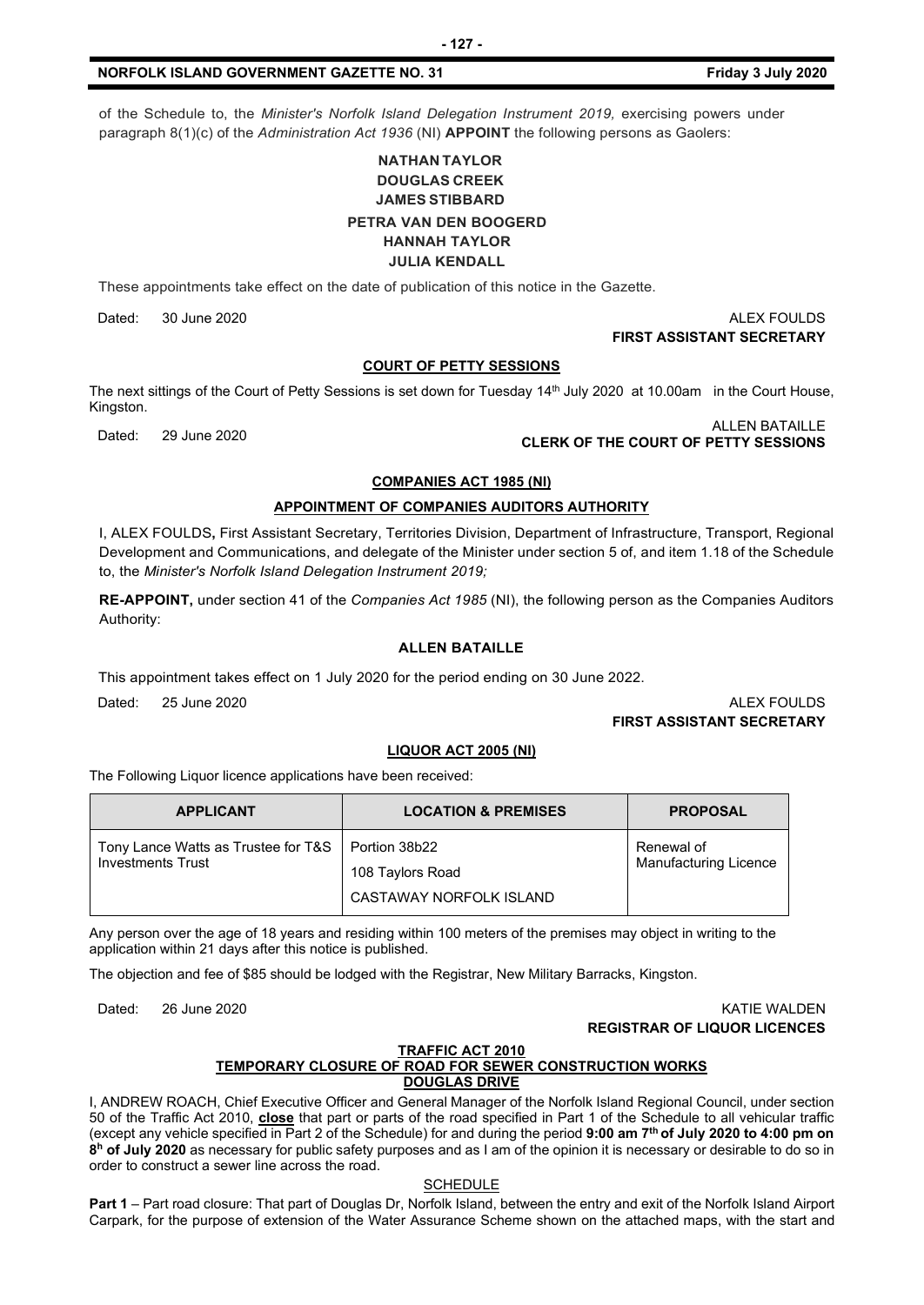end of the road works site to be officially signposted by the Council, or as directed by Council workers at the works site, or as directed by police from time to time during the period which from time to time may be a closure of all of the road, or a closure of only a part of the road, or a closure of one or more carriageways of Douglas Dr as needed for the road works.

**Part 2** - Exempted classes of vehicles –

- (a) Vehicles and plant authorised by the General Manager of the Norfolk Island Regional Council or delegate thereof for delivery of goods or services;
- (b) Council vehicles and plant involved on official business;
- (c) Police, ambulance, fire services and emergency vehicles on official business;
- (d) Vehicles authorised by OIC Police or delegate thereof.



Dated: 29 June 2020 **ANDREW ROACH CHIEF EXECUTIVE OFFICER**

#### **TRAFFIC ACT 2010 (NI)**

#### **CLOSURE OF QUEEN ELIZABETH AVENUE/ MIDDLEGATE ROAD/ COLLINS HAED ROAD/ CASCADE ROAD (ROUNDABOUT) INTERSECTION FOR ROAD WORKS OVER 2 DAYS BETWEEN 1 JULY 2020 AND 30 SEPTEMBER 2020**

I, ANDREW ROACH, Chief Executive Officer and General Manager of the Norfolk Island Regional Council, under section 50 of the *Traffic Act 2010* (NI), **close** that part of the road specified in Part 1 of the Schedule to all vehicular traffic (except for classes of vehicles specified in Part 2 of the Schedule) for **2 Days** to be advised on radio and in the Norfolk Islander newspaper by the contractor, Boral Resources Qld Pty Ltd, during the period commencing **12 midnight on Wednesday 1 July 2020 and ending at midnight on Wednesday 30 Septembers 2020** as in my opinion it is necessary or desirable to do so to carry out excavation, overlay works, repairs and maintenance to the roundabout intersection involving wide and heavy machinery and for other necessary work and for related purposes as well as for public safety purposes.

#### SCHEDULE

**Part 1** – Road closure: That part or parts of the roundabout intersection of Queen Elizabeth Avenue, Collins Head Road, Middlegate Road and Cascade Road, Norfolk Island as signposted by the road works contractor and/or by council staff on and during the announced 2 days..

**Part 2** - Exempted classes of vehicles –

(a) Vehicles and plant authorised by the General Manager of the Norfolk Island Regional Council or delegate thereof for delivery of goods or services;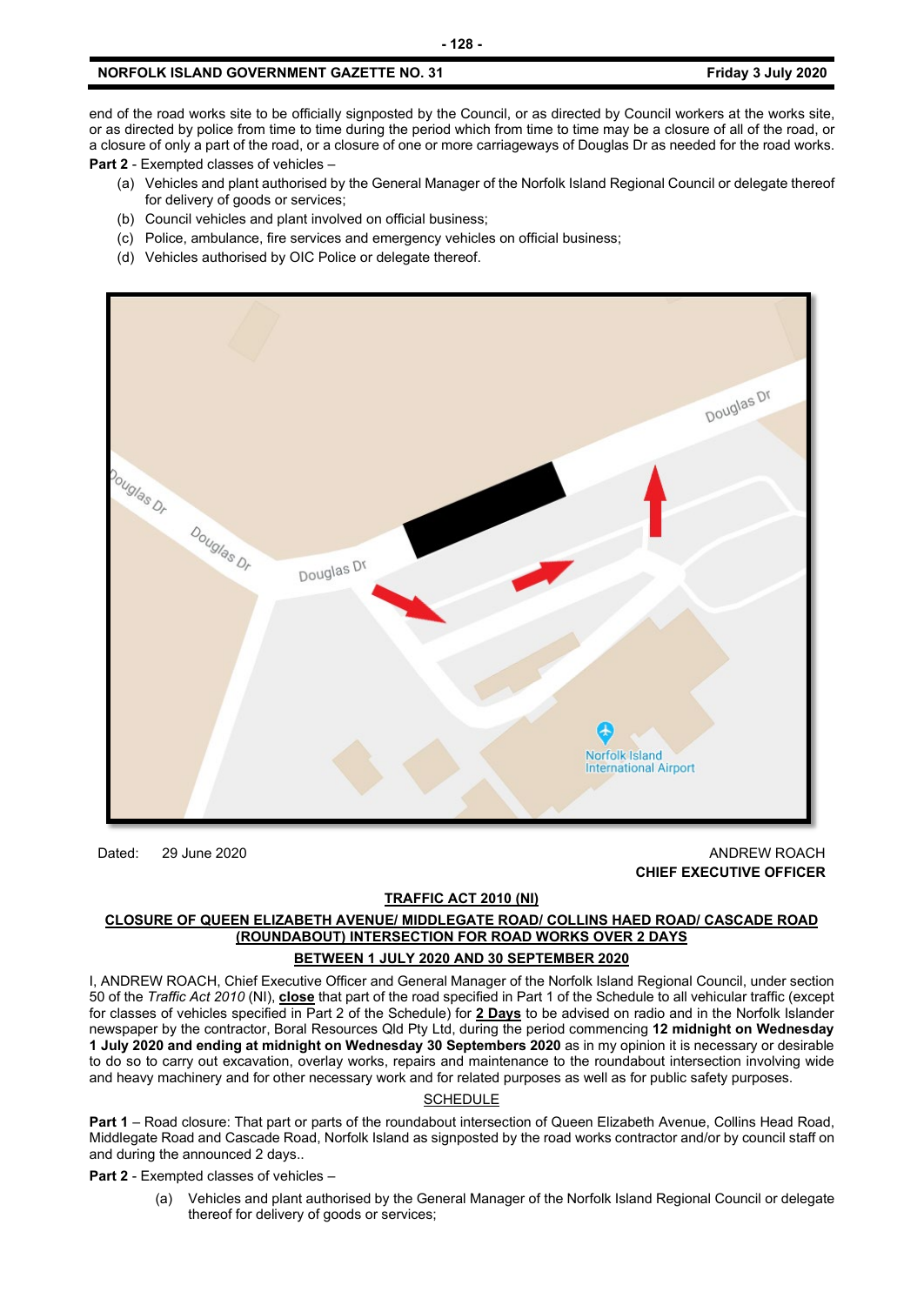- (b) Council vehicles involved on official business;
- (c) Police, ambulance, fire services and emergency vehicles on official business;
- (d) Vehicles authorised by OIC Police or delegate thereof.

Dated: 26 June 2020 ANDREW ROACH **CHIEF EXECUTIVE OFFICER**

#### **TRAFFIC ACT 2010 (NI)**

#### **TEMPORARY CLOSURE OF ROAD FOR SEWER CONSTRUCTION WORKS**

#### **QUEEN ELIZABETH AVENUE**

I, ANDREW ROACH, Chief Executive Officer and General Manager of the Norfolk Island Regional Council, under section 50 of the Traffic Act 2010, **close** that part or parts of the road specified in Part 1 of the Schedule to all vehicular traffic (except any vehicle specified in Part 2 of the Schedule) for and during the period **9:00 am 14th of July 2020 to 4:00 pm on 15h of July 2020** as necessary for public safety purposes and as I am of the opinion it is necessary or desirable to do so in order to construct a sewer line across the road.

#### **SCHEDULE**

Part 1 – Part road closure: That part of Queen Elizabeth Avenue, Norfolk Island, between the intersection of Shortridge Road and John Adams Road, for the purpose of extension of the Water Assurance Scheme shown on the attached map, with the start and end of the road works site to be officially signposted by the Council, or as directed by Council workers at the works site, or as directed by police from time to time during the period which from time to time may be a closure of all of the road, or a closure of only a part of the road, or a closure of one or more carriageways of Queen Elizabeth Road as needed for the road works.

**Part 2** - Exempted classes of vehicles –

- (a) Vehicles and plant authorised by the General Manager of the Norfolk Island Regional Council or delegate thereof for delivery of goods or services;
- (b) Council vehicles and plant involved on official business;
- (c) Police, ambulance, fire services and emergency vehicles on official business;
- (d) Vehicles authorised by OIC Police or delegate thereof.



Dated: 29 June 2020 20 ANDREW ROACH **CHIEF EXECUTIVE OFFICER**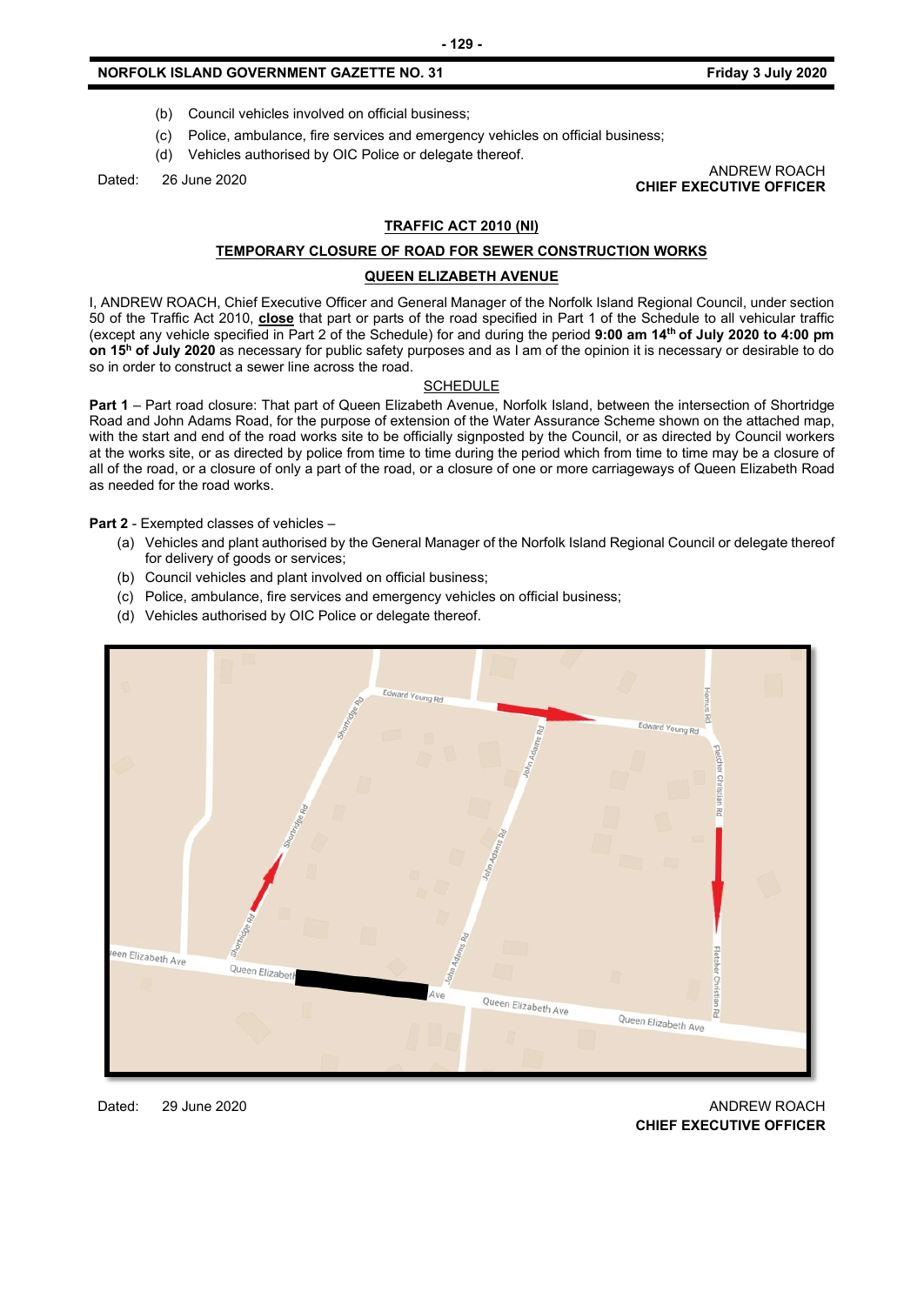#### **TRAFFIC ACT 2010 (NI)**

#### **TEMPORARY CLOSURE OF ROAD FOR ROAD WORKS**

#### **TAYLORS ROAD ROUNDABOUT INTERSECTION**

I, ANDREW ROACH, Chief Executive Officer and General Manager of the Norfolk Island Regional Council, under section 50 of the *Traffic Act 2010*, **close** that part or parts of the road specified in Part 1 of the Schedule to all vehicular traffic (except any vehicle specified in Part 2 of the Schedule) for and during the period **12.00 am midnight to 11:59pm on any Sunday between 1 July 2020 and 30 September 2020** as necessary for public safety purposes and as I am of the opinion it is necessary or desirable to do so in order to carry out repairs or maintenance of the road or other necessary work in regard to the roundabout intersection.

#### **SCHEDULE**

**Part 1** – Part road closure: That part of Taylors Road, Norfolk Island, comprising the roundabout intersection with New Cascade Road at Burnt Pine, with the start and end of the road works site to be as officially signposted by or under the supervision of the Council, or as directed by Council officers or Council workers at the works site, or as directed by police from time to time during the period subject to the actual road closure being limited on each occasion to 32 hours maximum per each road closure and subject to the works being scheduled to minimise traffic disruption as much as possible and where from time to time there may be a closure of all of the road, or a closure of only a part of the road, or a closure of one or more carriageways of Taylors Road and/or of New Cascade Road or both as needed for the road works.

**Part 2** - Exempted classes of vehicles –

- (a) Vehicles and plant authorised by the General Manager of the Norfolk Island Regional Council or delegate thereof for delivery of goods or services;
- (b) Council vehicles and plant involved on official business;
- (c) Police, ambulance, fire services and emergency vehicles on official business;
- (d) Vehicles authorised by OIC Police or delegate thereof.

## Dated: 26 June 2020 ANDREW ROACH **CHIEF EXECUTIVE OFFICER**

#### **DISASTER AND EMERGENCY MANAGEMENT ACT 2001 (NI)**

#### **EXTENSION OF DECLARATION OF STATE OF EMERGENCY**

I ERIC HUTCHINSON, Administrator of Norfolk Island and delegate of the Minister under Section 5 of, and item 1.27 of the Schedule to, the *Minister's Norfolk Island Delegation Instrument 2019*:

**PURSUANT** to Section 9 of the *Disaster and Emergency Management Act 2001* (NI) [the Act] and acting on the advice of the Controller;

**EXTEND** the declaration of emergency made under section 9 of the Act at 16:15 Hrs on Monday 26 March 2020, for the whole of the Territory of Norfolk Island, until 16:15 hr on Thursday 31 December 2020 for recovery operations.

#### Dated: 22 June 2020<br>Dated: 22 June 2020 **ADMINISTRATOR**

#### **TRAFFIC ACT 2010 (NI)**

#### **TEMPORARY CLOSURE OF ROAD - MOVEMENT OF WIDE AND HEAVY VEHICLES**

#### **MARSHS ROAD FROM STOCKYARD ROAD TO BALL BAY**

I, ANDREW ROACH, Chief Executive Officer and General Manager of the Norfolk Island Regional Council, under section 50 of the *Traffic Act 2010* (NI), temporarily **close** that part or parts of the road specified in Part 1 of the Schedule to all vehicular traffic (except any vehicle specified in Part 2 of the Schedule) **for a 24 hr period each day from the date of publication in the Gazette to 6.00am on 30 September 2020** as I am of the opinion it is necessary or desirable to do so for public safety purposes and to enable Boral Resources QLD Pty Limited to receive and move vehicles, plant, equipment and materials from Ball Bay's temporary Groyne involving the operation of wide and heavy vehicles and for related purposes.

#### **SCHEDULE**

**Part 1** – Partial Road Closure: That part or parts of the roads comprising Marsh's Road from Stockyard Road to Ball Bay

**Part 2** - Exempted classes of vehicles –

- a) Vehicles and plant authorised by the General Manager of the Norfolk Island Regional Council or delegate thereof for delivery of goods or services;
- b) Council vehicles and plant involved on official business;
- c) Police, ambulance, fire services and emergency vehicles on official business;
- d) Vehicles authorised by OIC Police or delegate thereof;
- e) Fuel and Gas supply vehicles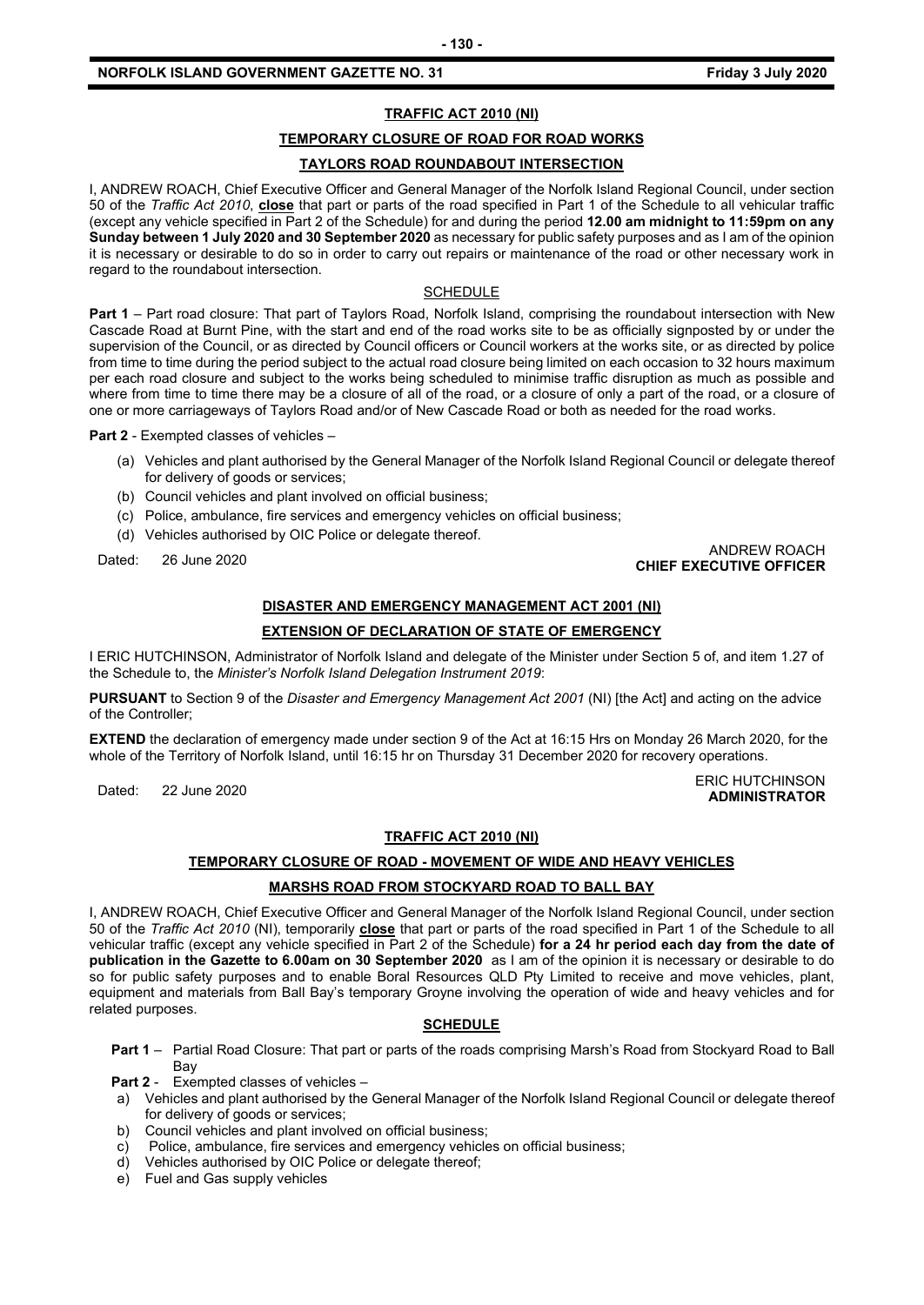Dated: 27 March 2020 ANDREW ROACH **CHIEF EXECUTIVE OFFICER**

#### **TRAFFIC ACT 2010 (NI)**

#### **TEMPORARY CLOSURE OF ROAD FOR ROAD WORKS**

#### **CULVERT REPLACEMENT & REPAIR**

#### **NEW CASCADE ROAD – BETWEEN TAYLORS ROAD AND HARPERS ROAD**

I, ANDREW ROACH, Chief Executive Officer and General Manager of the Norfolk Island Regional Council, under section 50 of the *Traffic Act 2010*, **close** that part or parts of the road specified in Part 1 of the Schedule to all vehicular traffic (except any vehicle specified in Part 2 of the Schedule) for and during the period **8.00 am to 4.00 pm on and from Monday 1 June 2020 through to Monday 31 August 2020** as necessary for public safety purposes and as I am of the opinion it is necessary or desirable to do so in order to carry out **CULVERT REPLACEMENT AND REPAIR AT CULVERTS 2, 4 & 6**.

#### **SCHEDULE**

**Part 1** – Partial Road Closure: That part of New Cascade Road, from Portion 26h to Portion 27b3 between Taylors Road and Harpers Road, for the purpose of culvert/pipe replacement and repair as shown on the attached plan and map. The start and end of the road works site to be as officially signposted by the Council or as directed by Council workers at the works site or as directed by police from time to time during the period which from time to time may be a closure of all of the road or a closure of only a part of the road or a closure of one or more carriageways of New Cascade Road as needed for the culvert works.

#### **Part 2** - Exempted classes of vehicles –

- a) Vehicles and plant authorised by the General Manager of the Norfolk Island Regional Council or delegate thereof for delivery of goods or services;
- b) Council vehicles and plant involved on official business;
- c) Police, ambulance, fire services and emergency vehicles on official business;
- d) Vehicles authorised by OIC Police or delegate thereof.

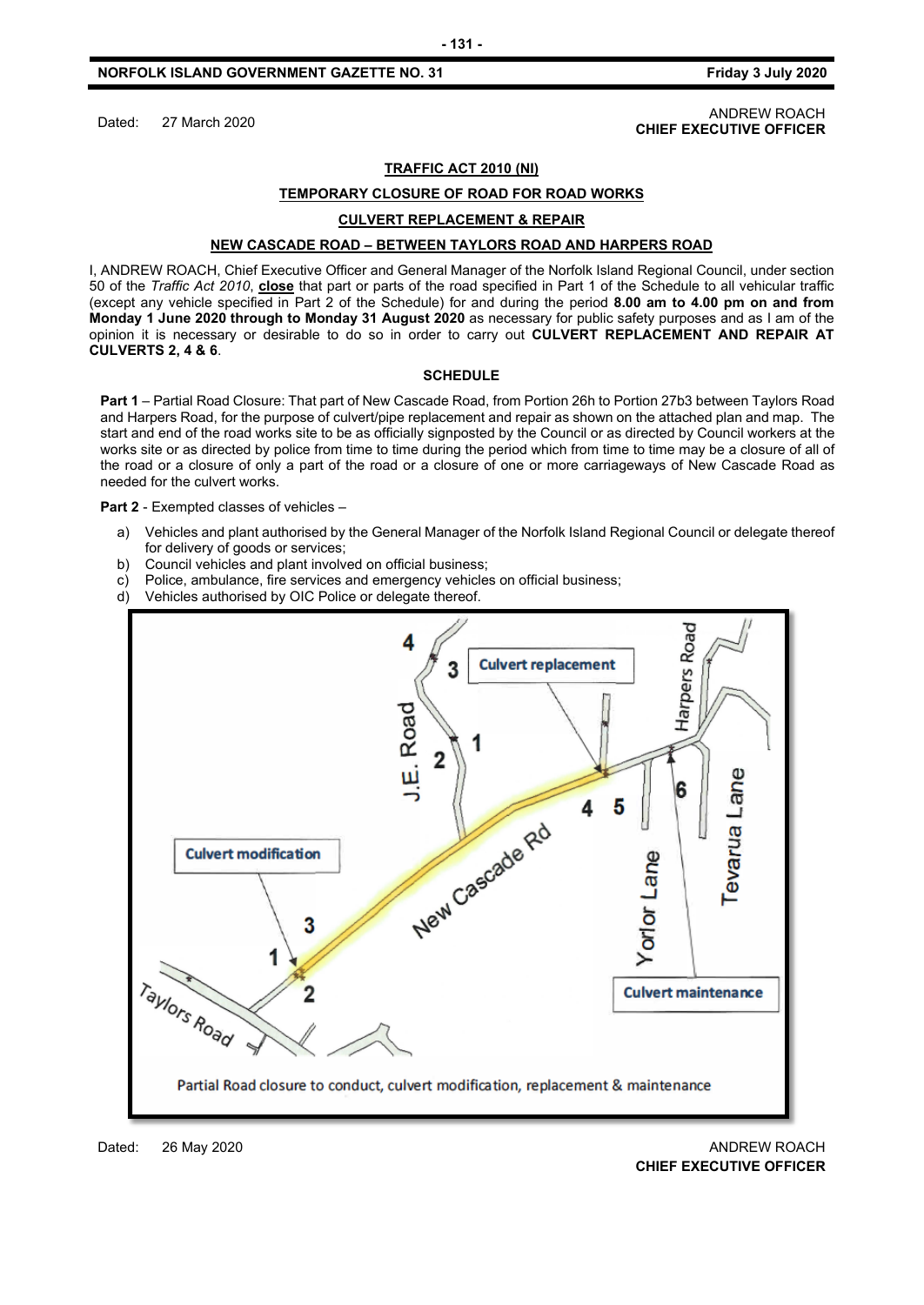#### **PROVISION OF VARIOUS SERVICES IN PUBLIC RESERVES**

#### **REQUEST FOR QUOTE 14/20**

Norfolk Island Regional Council is seeking quotes from suitably qualified contractors to provide the following services within public reserves on Norfolk Island:

- 1. Weed control.
- 2. Revegetation.
- 3. Rat control replenishing rat bait stations.
- 4. Feral cat control.
- 5. Feral chicken and red parrot control.
- 6. Fencing construction and repairs.
- 7. The collection of data using GPS units and the preparation of maps using GPS data and MapInfo or other GIS software.
- 8. The provision of general outdoor labour for environmental projects.
- 9. The provision of general outdoor labour for basic construction and visitor facility maintenance projects.

Applications should address the following criteria:

- The service that you wish to be considered for.
- Relevant experience and/or qualifications in the service that you wish to be considered for.
- Current Public Liability Insurance and other relevant insurance policies.
- Your availability to provide the service up until June 30 2021.
- The hourly rate to provide the service (including the rate for the provision of a vehicle as part of the service if applicable).
- A disclosure of any current or foreseeable conflicts of interest.

Responses with quotations can be:<br>Emailed to: regionale

[regionalcouncil@nirc.gov.nf](mailto:regionalcouncil@nirc.gov.nf)

Posted to: PO Box 95, Norfolk Island, 2899

In person to: Customer Care (submissions are to be marked clearly with the Request for Quote number)

Applications close at 4.00 pm (Norfolk Island time) on Friday 17<sup>th</sup> July. Applicants are encouraged to contact Jim Castles, Manager Planning and Environment, for more details on (+6723) 22001 ext. 142 or by emailin[g jim.castles@nirc.gov.nf](mailto:jim.castles@nirc.gov.nf)

Please note that our ability to engage contractors for some of this work will depend upon the outcome of current applications for external environmental project funding.

#### Dated: 30 June 2020 JAMES CASTLES **MANAGER PLANNING & ENVIRONMENT**

#### **PROVISION OF SERVICES**

#### **ARGENTINE ANT DETECTOR DOG HANDLER**

#### **GIS/MAPPING COORDINATOR**

#### **REQUEST FOR QUOTE 15/20**

Norfolk Island Regional Council is seeking quotes from a contractor or contractors to provide Argentine Ant detector dog handling and/or GIS/GPS mapping services for various environmental projects on Norfolk Island.

The successful supplier is required to provide the following services:

#### **ARGENTINE ANT DETECTOR DOG AND MAPPING SERVICES (APPROX 10-15 HOURS/WEEK)**

- 1. Use of the Argentine Ant detector dog to:
	- Find and record the location of Argentine Ants within known Argentine Ant infested areas using GPS and GIS technology, as directed by the CSIRO and the Manager Planning and Environment.
	- Investigate reports of new possible infestations of Argentine Ants.
	- Detect new Argentine Ant populations outside of the known Argentine Ant infested areas.
	- Monitor areas that were previously infested by Argentine Ants to ensure these areas remain Argentine Ant Free.
	- Establish the boundaries of existing Argentine Ant zones to allow effective and efficient targeted aerial and ground treatments.
- 2. Collection of GPS data to track where the dog has worked and where Argentine Ants are found, and subsequent use of that GPS data to produce shapefiles and maps using GIS software.
- 3. Creation and maintenance of scent lures using argentine ants to maintain detector dog training when required.
- 4. Care and maintenance of all equipment associated with handling the Argentine Ant detector dog.
- 5. Collaborative work with NIRC staff and contractors associated with the Argentine Ant Eradication Program and other environmental programs on Norfolk Island.

#### **GENERAL MAPPING AND REPORTING (APPROX 5-10 HOURS/WEEK)**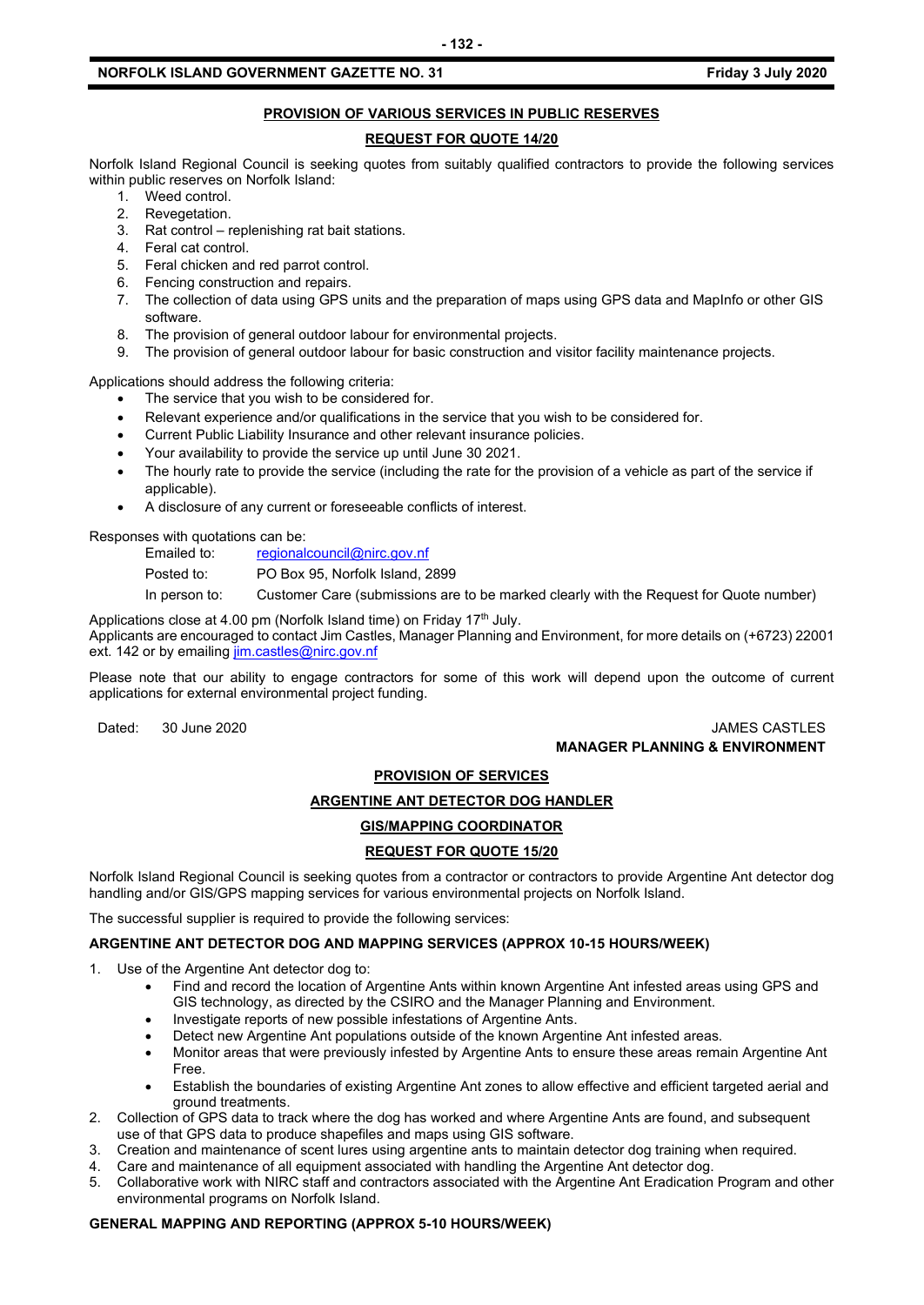- 1. Use of lures, visual searches and GPS and GIS technology to assist with the mapping of the location of Argentine Ants within known areas of infestation.
- 2. Use GPS and GIS technology to map high priority weeds and various environmental features within Public Reserves on Norfolk Island.
- 3. Use GPS and GIS technology to map environmental works (weed control, pest animal control, revegetation, nest boxes etc.) carried out through NIRC environmental projects in Public Reserves.
- 4. Monitoring and maintaining Norfolk Island Morepork nest boxes in Public Reserves.
- 5. Other monitoring, mapping, photography and brief reporting tasks as required.

Applications should address the following criteria:

- Qualifications and/or relevant experience in the service/s that you wish to be considered for.
- Current Public Liability Insurance and other relevant insurance policies.
- Your availability to provide the service up until June 30 2021.
- The hourly rate to provide the service/s.
- The hourly rate for the use of a suitable vehicle (only if this is to be included as part of the contract). The use of a NIRC vehicle may be negotiated if required.
- A disclosure of any current or foreseeable conflict of interest.

The successful candidate may be required to undertake detector dog training depending on their level of experience. Note that current travel restrictions may limit the availability of appropriate training and training providers for some time, which may have an impact on the start date of the contract and/or the amount of work with the Argentine Ant detector dog in 2020.

The successful candidate may be required to undertake necessary online GIS training, depending on current experience.

The cost of training will be covered by Norfolk Island Regional Council.

Responses with quotations can be:

[regionalcouncil@nirc.gov.nf](mailto:regionalcouncil@nirc.gov.nf)

Posted to: PO Box 95, Norfolk Island, 2899

In person to: Customer Care (submissions are to be marked clearly with the Request for Quote number)

Applications close at 4.00 pm (Norfolk Island time) on Friday 17<sup>th</sup> July.

Applicants are encouraged to contact Jim Castles, Manager Planning and Environment, for more details on (+6723) 22001 ext. 142 or by emailin[g jim.castles@nirc.gov.nf](mailto:jim.castles@nirc.gov.nf)

Please note that our ability to engage contractors for some of this work will depend upon the outcome of current applications for external environmental project funding.

#### Dated: 30 June 2020 **JAMES CASTLES MANAGER PLANNING & ENVIRONMENT**

#### **PROVISION OF SERVICES**

### **UPDATE OF PLANS OF MANAGEMENT FOR NORFOLK ISLAND PUBLIC RESERVES COMPLETION OF NORFOLK ISLAND REGIONAL COUNCIL PEST MANAGEMENT PLAN PREPARATION OF EXTENSION MATERIAL**

### **REQUEST FOR QUOTE 16/20**

Norfolk Island Regional Council is seeking quotes from suitably qualified and experienced consultants to provide the following services on Norfolk Island.

- 1. Update of the remaining Plans of Management for the following public reserves on Norfolk Island:
	- Quarantine Reserve.
	- The 6 KAVHA Reserves (one Plan of Management addressing environmental and ecological issues will be prepared for these 6 Reserves).
	- The Overarching Plan of Management for all Norfolk Island Public Reserves.
- 2. Completion of the Norfolk Island Pest Management Plan (which is currently in Draft form).
- 3. Completion of a weed identification/control booklet.
- 4. Completion of other extension/educational material.

Applications should address the following criteria:

- Qualifications and/or relevant experience in the service that you wish to be considered for.
- Current Public Liability Insurance and other relevant insurance policies.
- Your availability to provide the service up until June 30 2021 and to complete this work prior to June 30 2021.
- The hourly rate to provide the service.
- A disclosure of any current or foreseeable conflict of interest.

Responses with quotations can be:<br>Emailed to: regional

[regionalcouncil@nirc.gov.nf](mailto:regionalcouncil@nirc.gov.nf)